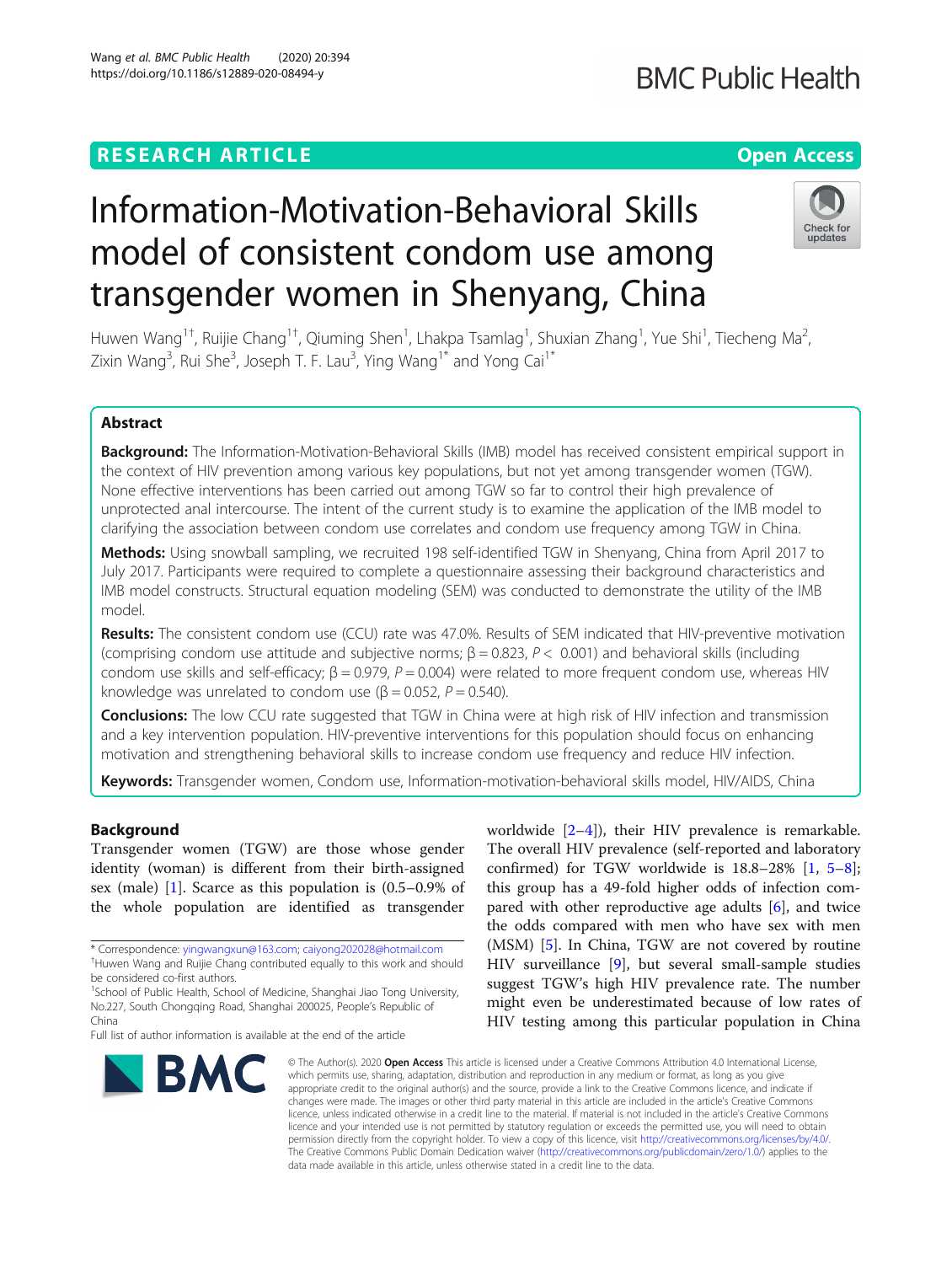[[9\]](#page-7-0). For example, in a cross-sectional study among 220 TGW sex workers conducted in 2014, 16.8% of the participants self-reported as HIV positive and another 9.1% were detected to be HIV positive through free HIV testing [\[10\]](#page-7-0).

Among all risky sexual behaviors, unprotected anal intercourse (UAI; anal intercourse without condoms) has the highest risk for HIV acquisition and transmission among TGW [\[11,](#page-7-0) [12](#page-7-0)]. Pinkerton et al. found that inconsistent or non-condom users were 10–20 times more likely to acquire HIV than consistent condom users [[13\]](#page-7-0). Promoting consistent condom use among key population has been verified to be a promising risk reduction strategy. Smith et al. estimated that condom effectiveness of reducing HIV incidence was 72.3% (95% confidence intervals [CI]: 60.7–80.5%) for receptive anal sex, 62.9% (95% CI: 46.3–74.3%) for insertive anal sex, and 70.5% (95% CI: 58.2–79.2%) for any receptive or insertive anal sex  $[12]$  $[12]$ . A meta-analysis by the World Health Organization of five cohort studies [\[14](#page-7-0)] assessed condom effectiveness among MSM and transgender people in developed countries and found that the relative effect on HIV transmission of condom use was a relative risk of 0.36 (95% CI: 0.20–0.67) and that consistent condom use (CCU) reduced HIV transmission by 64% (95% CI: 32–80%).

However, none effective interventions have been carried out among TGW so far. UAI prevalence remains high among TGW, even higher than other sex/gender minorities. A cross-sectional study conducted by Shan et al. in two Chinese provinces found that 81.5% TGW reported not always using condoms with stable partners, and 70.9% not with casual partners (Shan et al., 2018). According to Poteat et al., TGW had more than twice the odds as MSM of reporting condomless receptive anal sex with male partners (Poteat et al., 2017). The high prevalence of UAI highlights the urgent need for targeted and effective prevention interventions targeting this population.

Theory-based intervention is widely believed to be more likely to effectively change behavior and maintain such behavior change than non-theory-based intervention. Among extant theory and models, the Information-Motivation-Behavioral Skills (IMB) model has received consistent empirical support in the context of HIV prevention among various key populations, including heterosexual people living with HIV [\[15](#page-7-0)], sexually transmitted infection (STI) clinic patients  $[16]$  $[16]$ , female sex workers [\[17](#page-8-0)], senior high school students [\[18](#page-8-0), [19](#page-8-0)], college students [[20](#page-8-0)], male street laborers [\[21](#page-8-0)], unmarried female migrants [\[22](#page-8-0)], and MSM [[23\]](#page-8-0).

The model posits that HIV-preventive behavior is a function of individuals' knowledge (information) of HIV transmission and prevention, their motivation to carry out HIV prevention (attitudes toward and subjective norms regarding HIV-preventive acts), and their skills in conducting specific preventive behaviors (possession of the requisite skills and a sense of self-efficacy) [[24](#page-8-0), [25](#page-8-0)]. The model further assumes that information and motivation may have direct (when complicated or novel behavioral skills are unnecessary to behavior) or indirect effects (through behavioral skills) on behavior [\[24,](#page-8-0) [25\]](#page-8-0).

Fisher et al. pointed out that the IMB model constructs were highly generalizable determinants of HIV-preventive behavior in diverse populations of interest, but these constructs should have content that is specific to particular target populations as well as to particular HIV-preventive behaviors [\[24](#page-8-0)]. To the best of our knowledge, there have been no tests of the utility of the IMB model of condom use among TGW. It is therefore important to conduct a test before using it to guide the development of interventions targeting this population.

Based on the above-mentioned evidence, we intended to examine the application of the IMB model to clarifying the association between condom use correlates and condom use frequency among TGW in China. Theoretical evidence was expected to be provided to guide the development of interventions targeting increasing condom use frequency in this population. We hypothesized that information and motivation would affect condom use directly and indirectly through behavioral skills and would be independent from each other.

#### **Methods**

#### Study setting

Subjects were recruited in Shenyang (provincial capital of Liaoning Province), China between April 2017 and July 2017. According to the sixth national population census of the People's Republic of China [[26](#page-8-0)], Shenyang is the largest city in Northeast China by urban population, with 8.1 million resident population. The number of MSM population in Shenyang ranks the second in China with an estimated 140, 000 MSM in 2006 [[27\]](#page-8-0). MSM population accounted for 81.2% of the city's annual newly reported HIV cases [[28](#page-8-0)], while the national average proportion is only 28.3% [\[29\]](#page-8-0).

#### Participants

The inclusion criterion were: 1) older than 18 years; 2) male birth assigned sex; 3) self-identified as woman; 4) reporting having sexual intercourse experiences in the last 6 months; 5) agreeing to participate in the study and willing to provide written informed consent.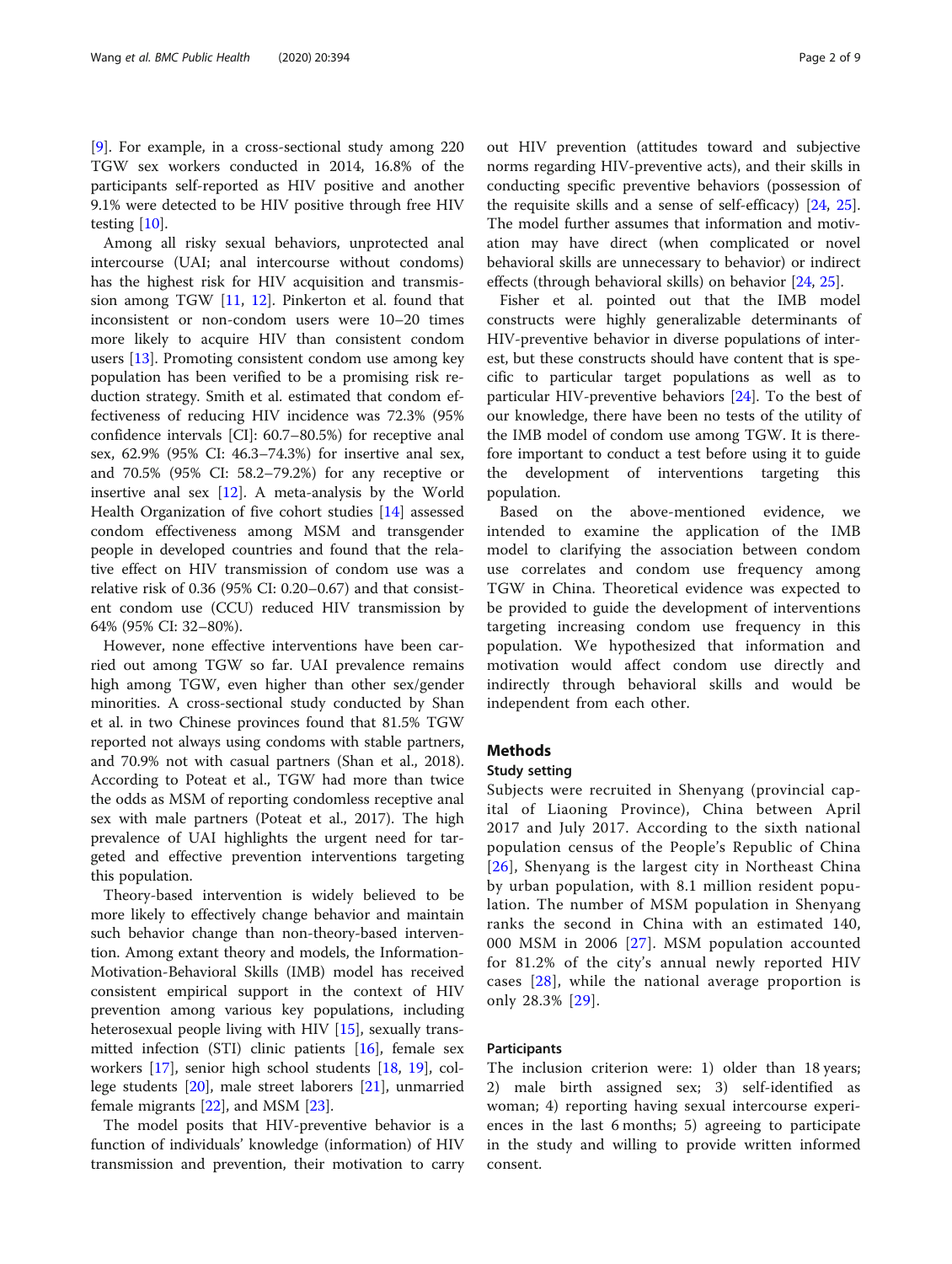#### Recruitment

Snowball sampling [[30](#page-8-0), [31\]](#page-8-0) was used for recruitment because TGW in China are hard to reach and hidden due to the universal discrimination [[32\]](#page-8-0). And in the absence of a sampling frame, it was not feasible to perform probability sampling. The participants were recruited through a non-governmental organization (NGO), China Love Aid, which dedicated to improving the physiological and psychological health of TGW. With the assistance of the NGO, five participants were recruited as the 'seeds'. The five seeds then each recruited or referred other participants, thus, aggregating the snowball until saturation reached. The saturation was also double-checked by the NGO leaders, who worked with local TGW and knew the approximate number of TGW living locally. All eligible participants were asked to read and sign informed consent documents for voluntary participation after being informed of the following: all data collected were anonymous and strictly confidential and would be used only for research; refusal would not affect their right to use any service; they could quit at any time without being questioned.

#### Data collection

A total of 198 eligible TGW provided written informed consent and participated in this study. They were then asked to complete the questionnaires during a face-to-face interview in a private room by trained investigators, who were staff of the NGO, to ensure the quality and completeness of the response. The questionnaires were anonymous and took approximately 30 min to complete. All subjects were paid 200 CNY (about 30 USD) as remuneration after completion of the above procedure. The ethics committee of the School of Public Health, Shanghai Jiao Tong University, approved the recruitment procedure and the study protocol.

#### Measures

#### Background characteristics

The following background characteristics were collected, including age, educational level, marital status, monthly income, and length of residence in Shenyang.

#### Information

To assess knowledge deficits and misconceptions about HIV risks and self-protective behaviors, the 18-item true–false Brief HIV Knowledge Questionnaire [[33](#page-8-0)] (Cronbach's  $\alpha = 0.683$ ) was administered. The HIV knowledge score was obtained by summing the number of correct responses. Higher scores indicated greater information.

#### **Motivation**

Motivation to engage in condom use was measured in accord with the principal constructs of the Theory of Reasoned Action [\[34](#page-8-0)] and the Health Belief Model [\[35](#page-8-0)]. Two scales were developed by the authors to provide two separate indicators of motivation. A total score was obtained by summing scores for individual items. Higher scores on the two scales indicated stronger motivation.

The 6-item, Likert type Attitude Scale (Cronbach's  $\alpha$  = 0.528) assessed subjects' attitudes toward condom use. For favorable statements ("I think condoms can prevent the transmission of HIV"; "I think condoms should be used during anal intercourse"; "I will try to persuade my partner into using condoms"), the strongly agree response is given a weight of 5 and the strongly disagree response a weight of 1, with other responses weighted accordingly. For unfavorable statements ("I think using condoms during anal intercourse is uncomfortable for both partners"; "I think condoms are unreliable in preventing HIV"; "In my opinion, condoms are too much trouble"), the scoring is reversed.

The 4-item Subjective Norms Scale (Cronbach's  $\alpha$  = 0.806) assessed perceptions of what others (family members, friends, peers who are engaged in the same work, and significant others) think about the participants' consistent condom use during anal sexual intercourse, where  $1 =$  strongly disapprove, and  $5 =$  strongly approve.

#### Behavioral skills

To assess subjects' HIV-preventive behavioral skills, the 6-item Condom Influence Strategy Questionnaire (CISQ-S)  $\begin{bmatrix} 36 \\ 0 \end{bmatrix}$  (Cronbach's  $\alpha = 0.873$ ) and the 6-item Self-Efficacy Scale (Cronbach's  $\alpha = 0.874$ ) developed by the authors were administered. Each scale represented a separate indicator of behavioral skills. Higher scores on both scales indicated better behavioral skills.

The CISQ-S assessed subjects' condom use negotiation skills and unprotected sex refusal skills. Questions were answered in a Likert format that ranged from  $1 =$  never to  $5 =$  always. An example item from the scale is "I would like to discuss condom use with my partner".

The Self-Efficacy Scale assessed their ability to engage in condom use effectively by these questions: "I can carry a condom with me in case I need it"; "I can use a new condom every time I have anal sex"; "I can use condoms throughout my anal sex"; "I can avoid the slipping of the condom during anal sex"; "I can discuss condom use with my partner even after drinking alcohol"; "I can negotiate using condoms with my partner no matter who he is". Participants answered on a 5-point Likert scale that ranged from 1 = definitely can't do to 5 definitely can do.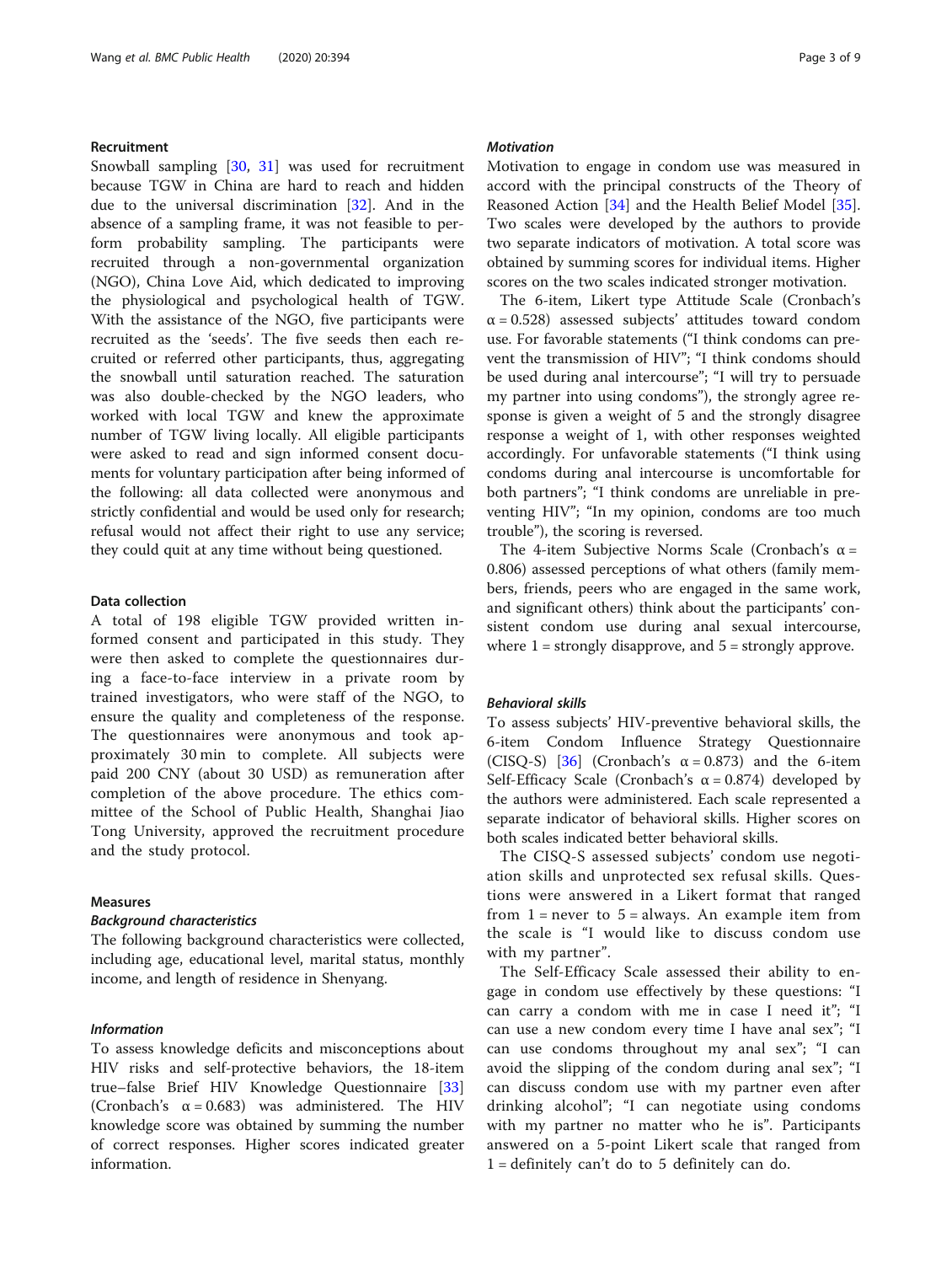#### Condom use

The questionnaire contained three frequency rating items (all scaled from  $1 =$  never to  $4 =$  always) to assess subjects' condom use with their regular sexual partners (defined as those who were in a stable relationship such as boyfriends that did not involve transactional sex), casual sexual partners (defined as those who were not regular partners where transactional sex was not involved), and transactional sexual partners (defined as those with whom transactional sex was involved) during the last 6 months. Similar definition has been widely used in other studies (e.g. [[37\]](#page-8-0)). To compare background characteristics between subjects with and without CCU, a dichotomous variable were created, with 1 indicating always using condom with all types of sexual partners, and 0 indicating not always using condom with at least one type of partners. Besides, a total condom use frequency was obtained by calculating the average frequency of use with the three types of sexual partners. Higher scores indicated more frequent condom use.

#### Statistical analysis

Descriptive analyses were conducted using IBM SPSS Statistics 23.0 (IBM Corp., Armonk, NY, USA). Comparisons were conducted between subjects showing CCU and those not showing CCU to detect potential risk factors using Student's t-test and Pearson's chi-square test. Spearman's correlation analysis was conducted to examine correlations among IMB model constructs. Confirmatory factor analysis (CFA) and structural equation modeling (SEM) were conducted using IBM SPSS AMOS 21.0 (IBM Corp., Chicago, IL, USA). The CFA measurement model included two latent constructs (motivation, behavioral skills) that predicted its indicators (motivation: condom use attitude, subjective norms; behavioral skills: condom use skills, self-efficacy). Once an acceptable measurement model had been established, a structural equation model was built to examine correlates of condom use among TGW based on the IMB model. Model fit was assessed using the ratio of chisquare values to degrees of freedom  $(\chi^2/df)$ , the comparative fit index (CFI), and the root mean square error of approximation (RMSEA) [\[38](#page-8-0)]. A  $\chi^2$ /df ratio of 3 or less, a CFI greater than 0.90, and an RMSEA lower than 0.08 indicated acceptable model fit [\[38](#page-8-0), [39\]](#page-8-0).

#### Results

#### Background characteristics of subjects

A total of 198 TGW completed the questionnaire (Table [1](#page-4-0)). They had an average age of 33.5 years (standard deviation = 9.6; range: 18–62 years). Most participants had a junior high school education or above (92.4%), were single (77.3%), and had a monthly income of 3001–6000 CNY (48.5%). Only 35.4% were local residents, with the rest 64.6% migrating to Shenyang. Nearly half the subjects (47.0%) reported CCU; the CCU rates with regular sexual partners, casual sexual partners, and transactional sexual partners were 26.3, 28.8, and 59.1%, respectively. CCU subjects were significantly younger (31.9 vs. 34.9 years;  $P = 0.030$ ) and tended to be better educated than non-CCU subjects (62.3% vs. 40.0% with senior high school level or above;  $P = 0.005$ ).

#### Bivariate associations between variables

The bivariate correlations among the IMB model constructs are shown in Table [2](#page-4-0). HIV knowledge did not correlate with any model variables (attitude toward condom use:  $r = 0.124$ ,  $P = 0.083$ ; subjective norms:  $r = 0.040$ ,  $P = 0.571$ ; condom use skills:  $r = 0.038$ ,  $P =$ 0.594; self-efficacy:  $r = 0.027$ ,  $P = 0.708$ ; condom use frequency:  $r = -0.030$ ,  $P = 0.670$ ). Condom use frequency was associated with all variables except HIV knowledge and subjective norms  $(r = 0.030, P = 0.673)$ . Apart from the aforementioned correlations, all the variables were significantly associated with the other ones.

#### Confirmatory factor analysis

The model fit indices indicated an acceptable model fit:  $\chi^2$  = 0.046, df = 1,  $\chi^2$ /df ratio = 0.046 < 3, CFI = 1.000 > 0.90, and RMSEA =  $0.000 < 0.08$ . Given the overall fit of the data to the model, no additional paths or covariances were added.

Table [3](#page-5-0) shows the ranges, medians, interquartile ranges, and factor loadings for the IMB model constructs. The median percentage of correct responses to HIV knowledge was 61.1% (11.0/18). The median scores for attitude toward condom use, subjective norms, condom use skills, self-efficacy, and condom use frequency was 23.0/30 (76.7%), 16.0/20 (80.0%), 26.0/30 (86.7%), 28.0/30 (93.3%), 3.5/4 (87.5%), respectively. All factor loadings in the model were significant  $(P < 0.001)$ , indicating that the hypothesized latent construct predicted its proposed manifest indicators well.

#### The IMB model

The model was depicted in Fig. [1](#page-5-0). The model fit indices indicated an acceptable model fit:  $\chi^2$  = 11.258, df = 5,  $\chi^2$ / df ratio =  $2.252 < 3$ , CFI =  $0.980 > 0.90$ , and RMSEA = 0.080. Condom use frequency was strongly associated with behavioral skills (β = 0.979,  $P = 0.004$ ). Motivation had no direct effect on condom use frequency but had a reliable effect on behavioral skills (β = 0.823,  $P < 0.001$ ), which in turn significantly affected condom use frequency. Contrary to the IMB model, knowledge was not associated with either behavioral skills (β =  $-$  0.075, P = 0.372) or condom use frequency (β = 0.052,  $P = 0.540$ ) and neither was it a covariate of motivation  $(r = 0.143,$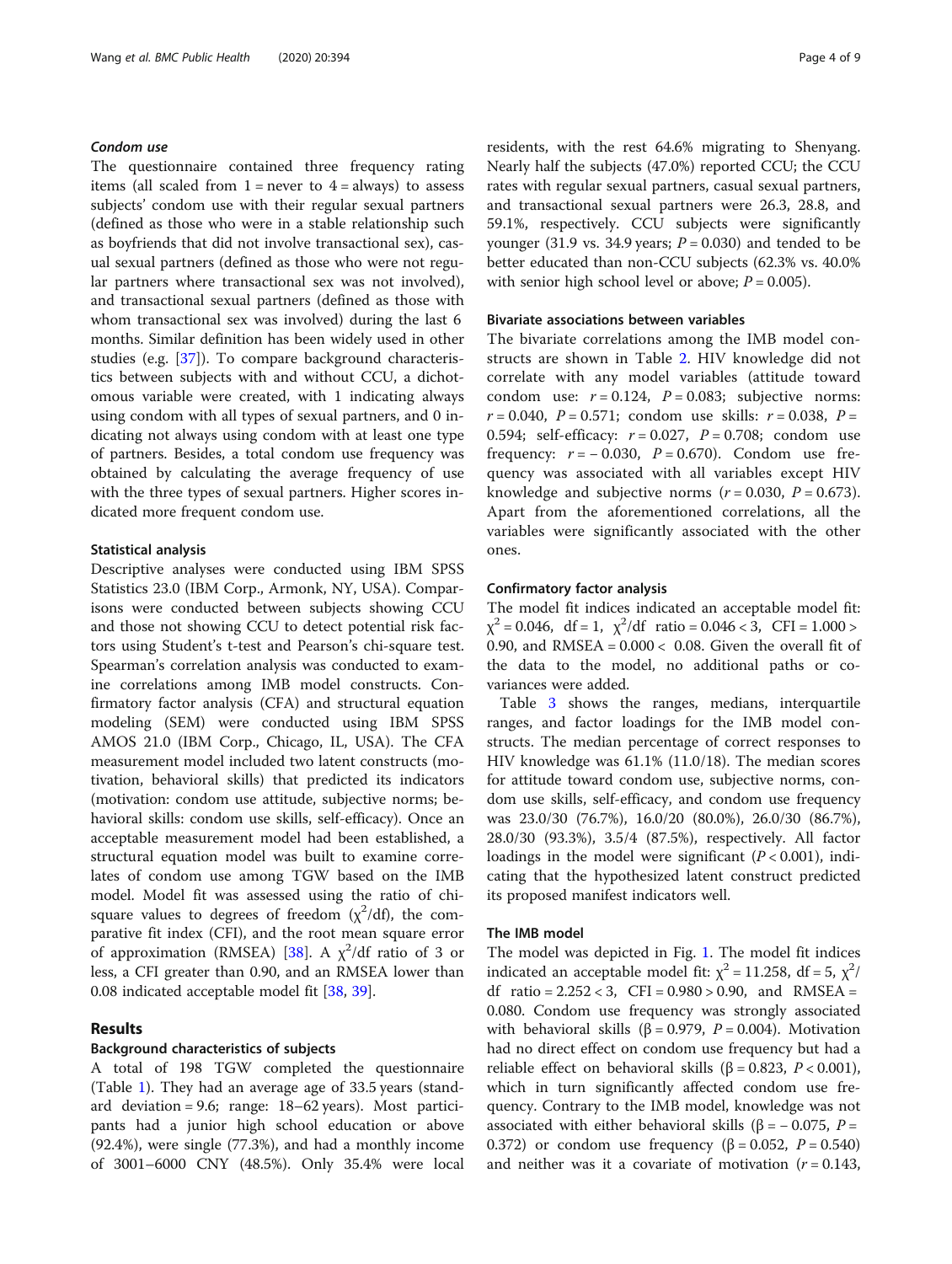<span id="page-4-0"></span>Table 1 Background characteristics of all subjects and comparisons between CCU and non-CCU subjects

| Characteristics                                  | All subjects<br>$(N = 198)$ (n[%]) | Subjects with CCU<br>$(n = 93)$ (n[%]) | Subjects without CCU<br>$(n = 105)$ (n[%]) | $P$ value |
|--------------------------------------------------|------------------------------------|----------------------------------------|--------------------------------------------|-----------|
| Age (years) (mean $\pm$ SD) (range)              | $33.5 \pm 9.6$ (18-62)             | $31.9 \pm 9.4$ (18-59)                 | $34.9 \pm 9.6$ (18-62)                     | 0.030     |
| Educational level                                |                                    |                                        |                                            | 0.005     |
| Primary school and below                         | 15(7.6)                            | 8(8.6)                                 | 7(6.7)                                     |           |
| Junior high school                               | 83 (41.9)                          | 27 (29.0)                              | 56 (53.3)                                  |           |
| Senior high school                               | 50 (25.3)                          | 27 (29.0)                              | 23 (21.9)                                  |           |
| College and above                                | 50 (25.3)                          | 31 (33.3)                              | 19 (18.1)                                  |           |
| Marital status                                   |                                    |                                        |                                            | 0.164     |
| Single                                           | 153 (77.3)                         | 77 (82.8)                              | 76 (72.4)                                  |           |
| Married                                          | 11(5.6)                            | 5(5.4)                                 | 6(5.7)                                     |           |
| Divorced                                         | 34 (17.2)                          | 11(11.8)                               | 23 (21.9)                                  |           |
| Monthly income (CNY)                             |                                    |                                        |                                            | 0.525     |
| $\leq 3000$                                      | 46 (23.2)                          | 23(24.7)                               | 23(21.9)                                   |           |
| 3001-6000                                        | 96 (48.5)                          | 40 (43.0)                              | 56 (53.3)                                  |           |
| 6001-12,000                                      | 41 (20.7)                          | 22(23.7)                               | 19 (18.1)                                  |           |
| > 12,000                                         | 15(7.6)                            | 8(8.6)                                 | 7(6.7)                                     |           |
| Length of residence in Shenyang                  |                                    |                                        |                                            | 0.237     |
| Local residents                                  | 70 (35.4)                          | 31 (33.3)                              | 39 (37.1)                                  |           |
| Living locally ≤1 year                           | 19 (9.6)                           | 13 (14.0)                              | 6(5.7)                                     |           |
| Living locally 1-5 years                         | 50 (25.3)                          | 24 (25.8)                              | 26 (24.8)                                  |           |
| Living locally $>$ 5 years                       | 59 (29.8)                          | 25 (26.9)                              | 34 (32.4)                                  |           |
| CCU                                              | 93 (47.0)                          |                                        |                                            |           |
| With regular sexual partners ( $n = 115$ )       | 52 (26.3)                          |                                        |                                            |           |
| With casual sexual partners ( $n = 117$ )        | 57 (28.8)                          |                                        |                                            |           |
| With transactional sexual partners ( $n = 170$ ) | 117 (59.1)                         |                                        |                                            |           |

CCU consistent condom use, SD standard deviation

P value < 0.05 was considered significant (in bold)

 $P = 0.172$ ). In combination, these variables accounted for 38.7% of the variation in condom use frequency. Path coefficients were showed in detail in Table [4](#page-6-0).

#### **Discussion**

The results of this study demonstrated the utility of the IMB model for understanding condom use among TGW in China. The IMB model fit the data well and accounted for 38.7% of the variance in condom use frequency. The findings supported some, but not all, of the hypothesized associations between information, motivation, behavioral skills and condom use.

Results showed that the CCU rate (47.0%) was much higher than that reported in previous Chinese research (18.5% with stable partners, 29.1% with casual partners, 16.7% when buying sex, and 14.0 when selling sex) [\[40](#page-8-0)]. We attributed it to the higher proportions of subjects reporting transactional sexual intercourse in the current

**Table 2** Spearman's correlation analysis of IMB model constructs

| IMB variables              |          |            |            |            |            |       |
|----------------------------|----------|------------|------------|------------|------------|-------|
| HIV knowledge              | 000.1    |            |            |            |            |       |
| Attitude toward condom use | 0.124    | 1.000      |            |            |            |       |
| Subjective norms           | 0.040    | $0.291***$ | 1.000      |            |            |       |
| Condom use skills          | 0.038    | $0.330***$ | $0.288***$ | 1.000      |            |       |
| Self-efficacy              | 0.027    | $0.365***$ | $0.312***$ | $0.683***$ | 1.000      |       |
| Condom use frequency       | $-0.030$ | $0.228**$  | 0.030      | $0.491***$ | $0.442***$ | 1.000 |
|                            |          |            |            |            |            |       |

 $***P < 0.001,***P < 0.05.$  IMB Information-Motivation-Behavioral Skills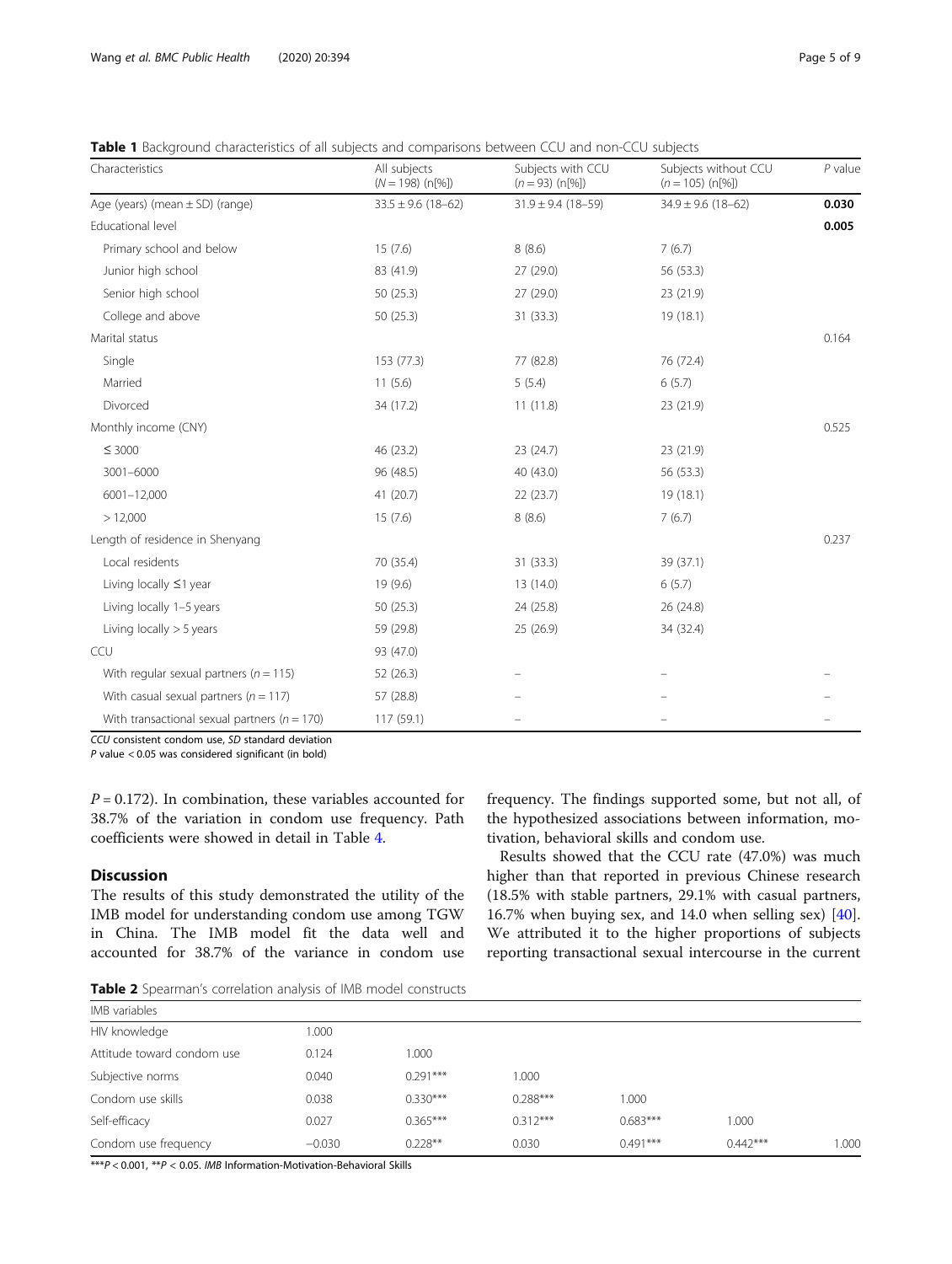<span id="page-5-0"></span>**Table 3** Ranges, medians, interquartile ranges, and factor loadings for the IMB model constructs

| Items                      | Range    | Median (25th-75th quartile) | FL    |
|----------------------------|----------|-----------------------------|-------|
| Information                |          |                             |       |
| HIV knowledge              | $0 - 18$ | $11.0(9.0-13.0)$            |       |
| Motivation                 |          |                             |       |
| Attitude toward condom use | $6 - 30$ | 23.0 (22.0-26.0)            | 0.567 |
| Subjective norms           | $4 - 20$ | 16.0 (14.0-18.0)            | 0.542 |
| Behavioral skills          |          |                             |       |
| Condom use skills          | $6 - 30$ | 26.0 (21.0-29.3)            | 0.872 |
| Self-efficacy              | $6 - 30$ | 28.0 (24.8-30.0)            | 0.883 |
| Behavior                   |          |                             |       |
| Condom use frequency       | 1–4      | $3.5(3.0-4.0)$              |       |

IMB Information-Motivation-Behavioral Skills, FL factor loading, all significant at P < 0.001

sample compared to the previous study; 170/198 (85.9%) have had transactional sexual intercourse in the previous 6 months. Cambou et al. discovered that unprotected anal intercourse was more prevalent in partnerships with a greater degree of interpersonal commitment like stable partners [[41\]](#page-8-0). So condom use with transactional sexual partners was normally more frequent than stable and casual partners, which buffered the overall rate. Variable CCU rates with different types of sexual partners detected in the current study proved this speculation; CCU rates with regular sexual partners, casual sexual partners, and transactional sexual partners were 26.3, 28.8, and 59.1%, respectively. Anyway, the overall CCU rate in China was much lower than that reported in previous systematic research among US transgender population

 $(61.8\%)$  [\[1](#page-7-0)], indicating the poor control of high risk sexual behavior among Chinese TGW and appealing to urgent and effective intervention.

Furtherly, a SEM was conducted to demonstrate the utility of the IMB model in clarifying the association among information, motivation, behavioral skills and condom use. Inconsistent with our hypothesis, motivation was not directly associated with condom use. However, in accord with some previous studies [[19,](#page-8-0) [42\]](#page-8-0), the effect of motivation on condom use was completely mediated by behavioral skills. More specifically, TGW who are highly motivated (who have a positive attitude and strong subjective norms about condom use) are likely to acquire the requisite skills (condom use skills and selfefficacy) for condom use. The results highlighted the



coefficients are standardized. Circles represent latent variables and rectangles represent manifest variables. Single arrows represent standardized regression coefficients and multiheaded arrows represent standardized correlations. Solid lines represent statistical significance and dashed lines represent a lack of statistical significance. \*\*P < 0.01, \*\*\*P < 0.001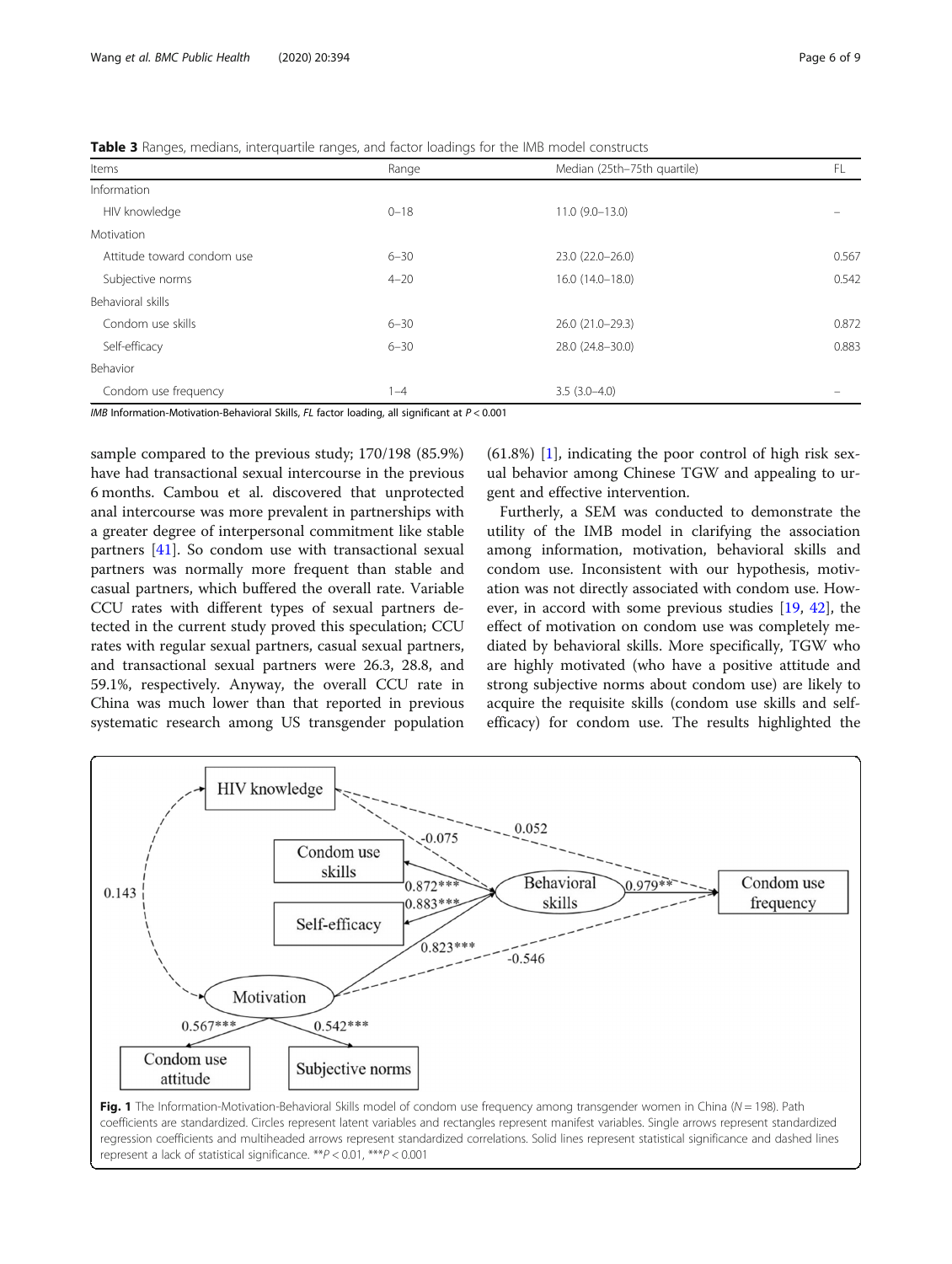#### <span id="page-6-0"></span>Table 4 Path coefficients of the IMB model

| Path                                     | Estimate | Std. Estimate | S.E.  | $P$ value |
|------------------------------------------|----------|---------------|-------|-----------|
| Information $\leftrightarrow$ Motivation | 0.727    | 0.143         | 0.532 | 0.172     |
| Information -> Behavioral skills         | $-0.115$ | $-0.075$      | 0.129 | 0.372     |
| Information->Condom use frequency        | 0.013    | 0.052         | 0.021 | 0.540     |
| Motivation->Behavioral skills            | 2.477    | 0.823         | 0.577 | < 0.001   |
| Motivation→Condom use frequency          | $-0.266$ | $-0.546$      | 0.186 | 0.152     |
| Behavioral skills→Condom use frequency   | 0.158    | 0.979         | 0.054 | 0.004     |

Std. Estimate standardized estimate, S.E. standard error

P value < 0.05 was considered significant (in bold)

crucial role of behavioral skills in promoting condom use.

While condom use is the most reliable method to reduce HIV risk, it is also a complex sexual behavior. Previous studies found that using a condom conveys potentially undesirable implicit messages such as lacking trust, lacking commitment or being HIV/STI-infected [[43\]](#page-8-0). As such, complicated skills, such as condom use negotiation, were needed to convert one's safer-sex intentions into practical safer-sex behaviors (e.g. condom use). The important role of behavioral skills on condom use has been proved among other populations in previous studies. A meta-analysis of psychosocial correlates associated with heterosexual condom use found that partner communication about condom use was the most highly correlated factor in association with condom use [[44\]](#page-8-0). The intervention effect of behavioral skills has also been verified among other populations. Gause et al. concluded through their meta-analysis that participants who were exposed to HIV prevention interventions targeting improved partner communication used condoms more frequently [\[43](#page-8-0)]. It's reasonable to speculate based on our findings and present studies that intervention targeting improving TGW's condom use behavioral skills can significantly elevate frequency of condom use among this population.

Consistent with the IMB model, correlation between motivation and information was insignificant, identifying motivation and information as independent constructs [[11\]](#page-7-0). The path from motivation to condom use by way of behavioral skills can exist independently. It indicated that well-informed was an unnecessary prerequisite for an individual to be well-motivated.

Contrary to the IMB model, information showed no association with behavioral skills and condom use. Previous tests of the IMB model have found inconsistencies in the relationship between information and behavioral skills [[19](#page-8-0), [21,](#page-8-0) [22](#page-8-0)] and between information and condom use [[16](#page-8-0)–[18,](#page-8-0) [20,](#page-8-0) [23,](#page-8-0) [24\]](#page-8-0). Some researchers ascribed it to the speculation that information might impact initial behavioral change rather than maintain such behavior over time [\[22,](#page-8-0) [45\]](#page-8-0). Others speculated that one's information might have limited impact on dyadic behavioral change such as condom use, which involves communication and negotiation with his partner [[22](#page-8-0), [46](#page-8-0)]. In the current study, the lack of association between information and behavioral skills may be further ascribed to these two constructs not being measured at the same level of specificity [[16](#page-8-0)]; information comprised knowledge about HIV transmission and self-protective behaviors, while behavioral skills consisted of condom use negotiation skills and unprotected sex refusal skills. Nevertheless, results of information provided some hints for future intervention. Subjects showed obvious deficits and misconceptions about HIV risks and self-protective behaviors (11.0/18) in the current study, indicating that the extant health propaganda and education on HIV prevention in China remains insufficient among TGW population.

The present study has some limitations that should be acknowledged. Firstly, cross-sectional study limits our ability to make causal inference. Longitudinal studies are needed to further verify the causal mechanism. Secondly, for lack of sampling frame, the participants were recruited by non-probability sampling approaches, namely snowball sampling. Sampling bias might exist. Another method for recruitment of hard to reach population, which is widely believed to be better than snowball sampling, is respondent-driven sampling (RDS). RDS lends statistical rigor to conventional snowball sampling through longer recruitment chains, recruitment limits, and the collection of data used to statistically adjust for the biases inherent in how persons of similar characteristics are networked and likely to recruit each other. Nevertheless, RDS also needs much higher funds than snowball sampling because with each qualified new participant recruited by the seeds in RDS, extra financial reimbursements are needed. Limited to research grant, we were only able to provide such a high reimbursement (200 CNY, about 30 USD) to the participants for completing the questionnaires alone (i.e. no more money for referral), in order to guarantee the quality of the answers provided by the participants. In future research, we will figure out a better method to solve this problem.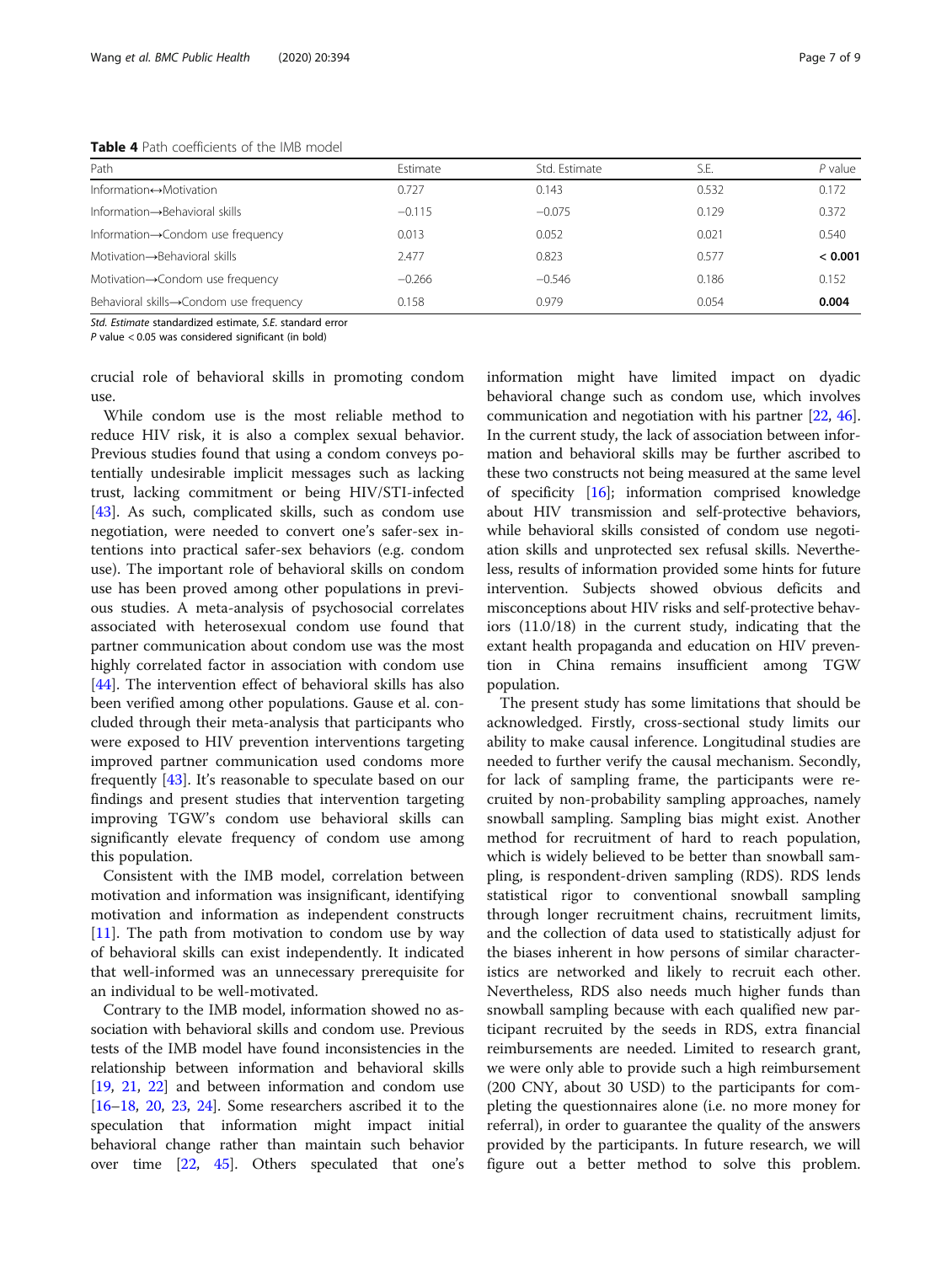<span id="page-7-0"></span>Furthermore, as the subjects were all from Shenyang, Liaoning Province, it may not be possible to generalize the findings to TGW from other locations. Lastly, some IMB model studies among other populations have used it to compare different groups (such as patients reporting prior STI treatment versus those not reporting such treatment (Scott-Sheldon et al., 2010)) to define a more specific target subgroup. The CCU rate showed substantial variation across different types of sexual partners in this study, indicating possible disparity of the modeling results. Limited to sample size, we failed to make further explorations. Future research is recommended to make clear the mechanisms underlying how information, motivation, and behavioral skills affect condom use with different types of sexual partners among TGW.

#### Conclusions

The current study is the first to examine the determinants of condom use frequency in TGW using the IMB model. Findings indicated that interventions for this population should focus simultaneously on enhancing motivation and strengthening behavioral skills regarding condom use to substantially increase HIV-preventive behavior. Besides, although information was not significant in the model, participants' scores on information indicated that health propaganda and education on HIV prevention among TGW population in China are far from sufficient and need further improvements.

#### Abbreviations

CCU: Consistent condom use; CFA: Confirmatory factor analysis; CFI: Comparative fit index; CI: Confidence intervals; CISQ-S: Condom Influence Strategy Questionnaire; FL: Factor loading; IMB: Information-Motivation-Behavioral Skills; MSM: Men who have sex with men; NGO: Nongovernmental organization; RMSEA: Root mean square error of approximation; S.E.: Standard error; SEM: Structural equation modeling; Std. Estimate: Standardized estimate; STI: Sexually transmitted infection; TGW: Transgender women; UAI: Unprotected anal intercourse; χ<sup>2</sup>/df: Chisquare values to degrees of freedom

#### Acknowledgements

The authors are grateful to the study participants for their contribution. The authors would also like to express deep gratitude to China Love Aid for providing assistance with recruitment and investigation. Thanks to Diane Williams, PhD, from Liwen Bianji, Edanz Editing China [\(www.liwenbianji.cn/](http://www.liwenbianji.cn/ac) [ac](http://www.liwenbianji.cn/ac)), for English language editing of a draft of this manuscript.

#### Authors' contributions

YC, HW, RC, ZW, RS, YW and JL contributed to the design of the study. HW, RC, QS, LT, SZ, YS and TM made great efforts to recruit eligible participants and to collect data. HW analyzed and interpreted data and drafted the manuscript. YC, ZW, RS, YW and JL substantively revised the manuscript. All authors read and approved the final manuscript.

#### Funding

The National Natural Science Funds of China (71603166, 71673187). The funders had no role in the design of the study and collection, analysis, and interpretation of data and in writing the manuscript.

#### Availability of data and materials

The datasets used during the current study are available from the corresponding author on reasonable request.

#### Ethics approval and consent to participate

Informed, written consent was obtained from all individual participants included in the study.

#### Consent for publication

Not applicable.

#### Competing interests

The authors declare that they have no competing interests.

#### Author details

<sup>1</sup>School of Public Health, School of Medicine, Shanghai Jiao Tong University No.227, South Chongqing Road, Shanghai 200025, People's Republic of China. <sup>2</sup> China Love Aid, Shenyang 110000, People's Republic of China.<br><sup>3</sup> Contra for Hoalth Bobaviers Research. IS School of Public Hoalth and <sup>3</sup> Centre for Health Behaviors Research, JC School of Public Health and Primary Care, the Chinese University of Hong Kong, Hong Kong, SAR, China.

## Received: 1 December 2019 Accepted: 9 March 2020<br>Published online: 26 March 2020

#### References

- 1. Becasen JS, Denard CL, Mullins MM, Higa DH, Sipe TA. Estimating the prevalence of HIV and sexual behaviors among the US transgender population: a systematic review and meta-analysis, 2006-2017. Am J Public Health. 2018;109(1):e1–8.
- 2. Conron KJ, Scott G, Stowell GS, Landers SJ. Transgender health in Massachusetts: results from a household probability sample of adults. Am J Public Health. 2012;102(1):118–22.
- 3. Kuyper L, Wijsen C. Gender identities and gender dysphoria in the Netherlands. Arch Sex Behav. 2014;43(2):377–85.
- 4. Van Caenegem E, Wierckx K, Elaut E, Buysse A, Dewaele A, Van Nieuwerburgh F, De Cuypere G, T'Sjoen G. Prevalence of gender nonconformity in Flanders, Belgium. Arch Sex Behav. 2015;44(5):1281–7.
- 5. Poteat T, Ackerman B, Diouf D, Ceesay N, Mothopeng T, Odette KZ, Kouanda S, Ouedraogo HG, Simplice A, Kouame A, et al. HIV prevalence and behavioral and psychosocial factors among transgender women and cisgender men who have sex with men in 8 African countries: A crosssectional analysis. PLoS Med. 2017;14(11):e1002422.
- 6. Baral SD, Poteat T, Stromdahl S, Wirtz AL, Guadamuz TE, Beyrer C. Worldwide burden of HIV in transgender women: a systematic review and meta-analysis. Lancet Infect Dis. 2013;13(3):214–22.
- 7. Herbst JH, Jacobs ED, Finlayson TJ, McKleroy VS, Neumann MS, Crepaz N. Estimating HIV prevalence and risk behaviors of transgender persons in the United States: a systematic review. AIDS Behav. 2008;12(1):1–17.
- 8. Meerwijk EL, Sevelius JM. Transgender population size in the United States: a meta-regression of population-based probability samples. Am J Public Health. 2017;107(2):e1–8.
- Tang S, Tang W, Meyers K, Chan P, Chen Z, Tucker JD. HIV epidemiology and responses among men who have sex with men and transgender individuals in China: a scoping review. BMC Infect Dis. 2016;16(1):588.
- 10. Cai Y, Wang Z, Lau JT, Li J, Ma T, Liu Y. Prevalence and associated factors of condomless receptive anal intercourse with male clients among transgender women sex workers in Shenyang, China. J Int AIDS Soc. 2016; 19(3S2):20800.
- 11. Fisher J, Fisher W. The information-motivation-behavioral skills model of AIDS risk behavior change: empirical support and application. In: Understanding and preventing HIV risk behavior: Safer sex and drug use; 1996.
- 12. Smith DK, Herbst JH, Zhang X, Rose CE. Condom effectiveness for HIV prevention by consistency of use among men who have sex with men in the United States. J Acquir Immune Defic Syndr. 2015;68(3):337–44.
- 13. Pinkerton SD, Abramson PR. Effectiveness of condoms in preventing HIV transmission. Soc Sci Med. 1997;44(9):1303–12.
- 14. Guidelines: Prevention and Treatment of HIV and Other Sexually Transmitted Infections Among Men Who Have Sex with Men and Transgender People: Recommendations for a Public Health Approach 2011. Geneva: World Health Organization; 2011. Available from: [https://www.ncbi.](https://www.ncbi.nlm.nih.gov/books/NBK304456/) [nlm.nih.gov/books/NBK304456/](https://www.ncbi.nlm.nih.gov/books/NBK304456/).
- 15. Christiana NS, Sibylle NS, Daniel G, Tom P, Victoria G, Christophe R, Rickenbach M, ., Dias SF, Daniela R: Condom use with steady partners among heterosexual people living with HIV in Europe: testing the